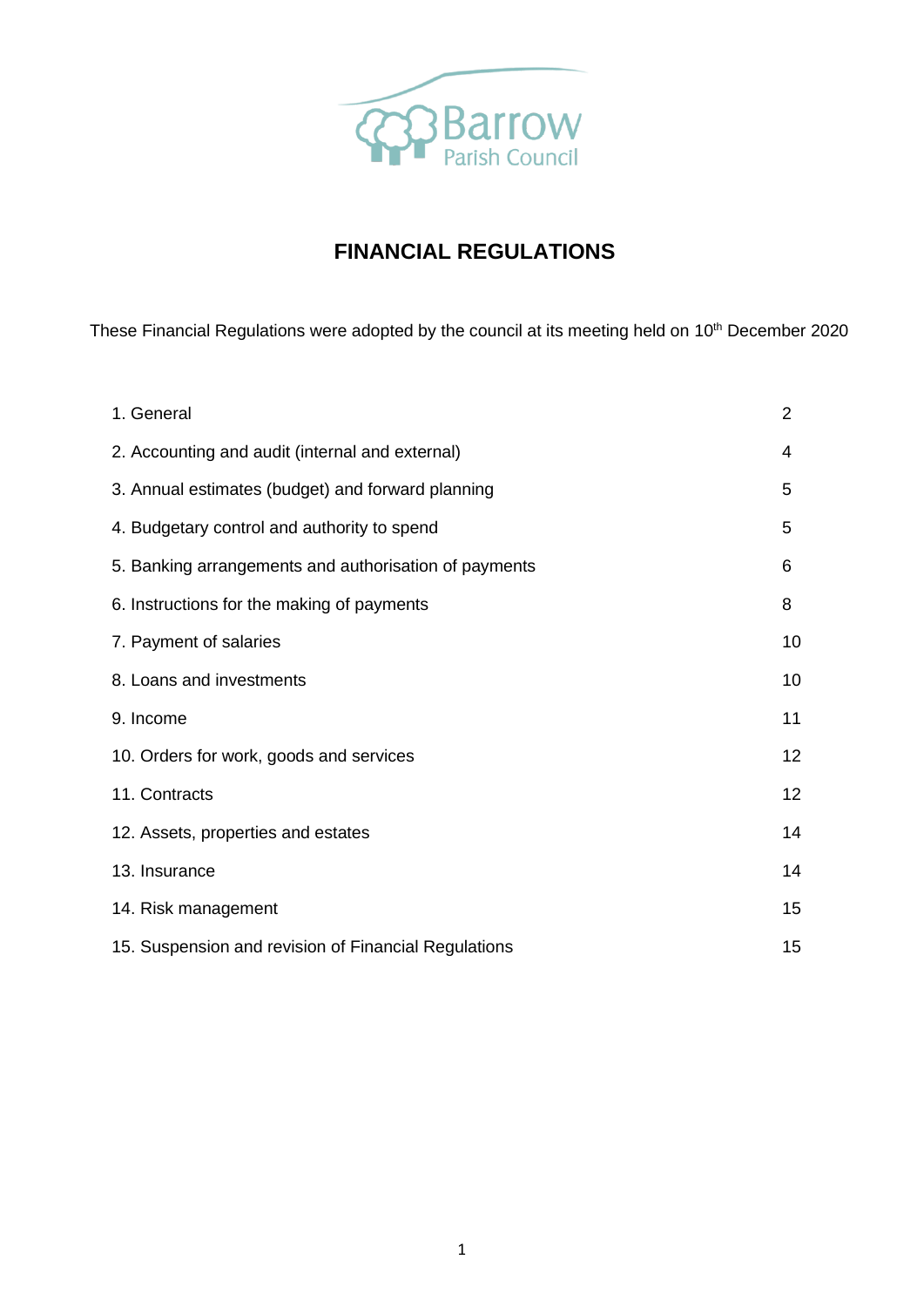# **1. GENERAL**

1.1. These financial regulations govern the conduct of financial management by the council and may only be amended or varied by resolution of the council. Financial regulations are one of the council's three governing policy documents providing procedural guidance for members and officers. Financial regulations must be observed in conjunction with the council's standing orders and any individual financial regulations relating to contracts.

1.2. The council is responsible in law for ensuring that its financial management is adequate and effective and that the council has a sound system of internal control which facilitates the effective exercise of the council's functions, including arrangements for the management of risk.

1.3. The council's accounting control systems must include measures:

- for the timely production of accounts:
- that provide for the safe and efficient safeguarding of public money;
- to prevent and detect inaccuracy and fraud; and
- identifying the duties of officers.

1.4. These financial regulations demonstrate how the council meets these responsibilities and requirements.

1.5. At least once a year, prior to approving the Annual Governance Statement, the council must review the effectiveness of its system of internal control which shall be in accordance with proper practices.

1.6. Deliberate or wilful breach of these Regulations by an employee may give rise to disciplinary proceedings.

1.7. Members of council are expected to follow the instructions within these Regulations and not to entice employees to breach them. Failure to follow instructions within these Regulations brings the office of councillor into disrepute.

1.8. The Responsible Financial Officer (RFO) holds a statutory office to be appointed by the council. The Clerk has been appointed as RFO for this council and these regulations will apply accordingly.

1.9. The RFO;

- acts under the policy direction of the council;
- administers the council's financial affairs in accordance with all Acts, Regulations and proper practices;
- determines on behalf of the council its accounting records and accounting control systems;
- ensures the accounting control systems are observed;
- maintains the accounting records of the council up to date in accordance with proper practices;
- assists the council to secure economy, efficiency and effectiveness in the use of its resources; and
- produces financial management information as required by the council.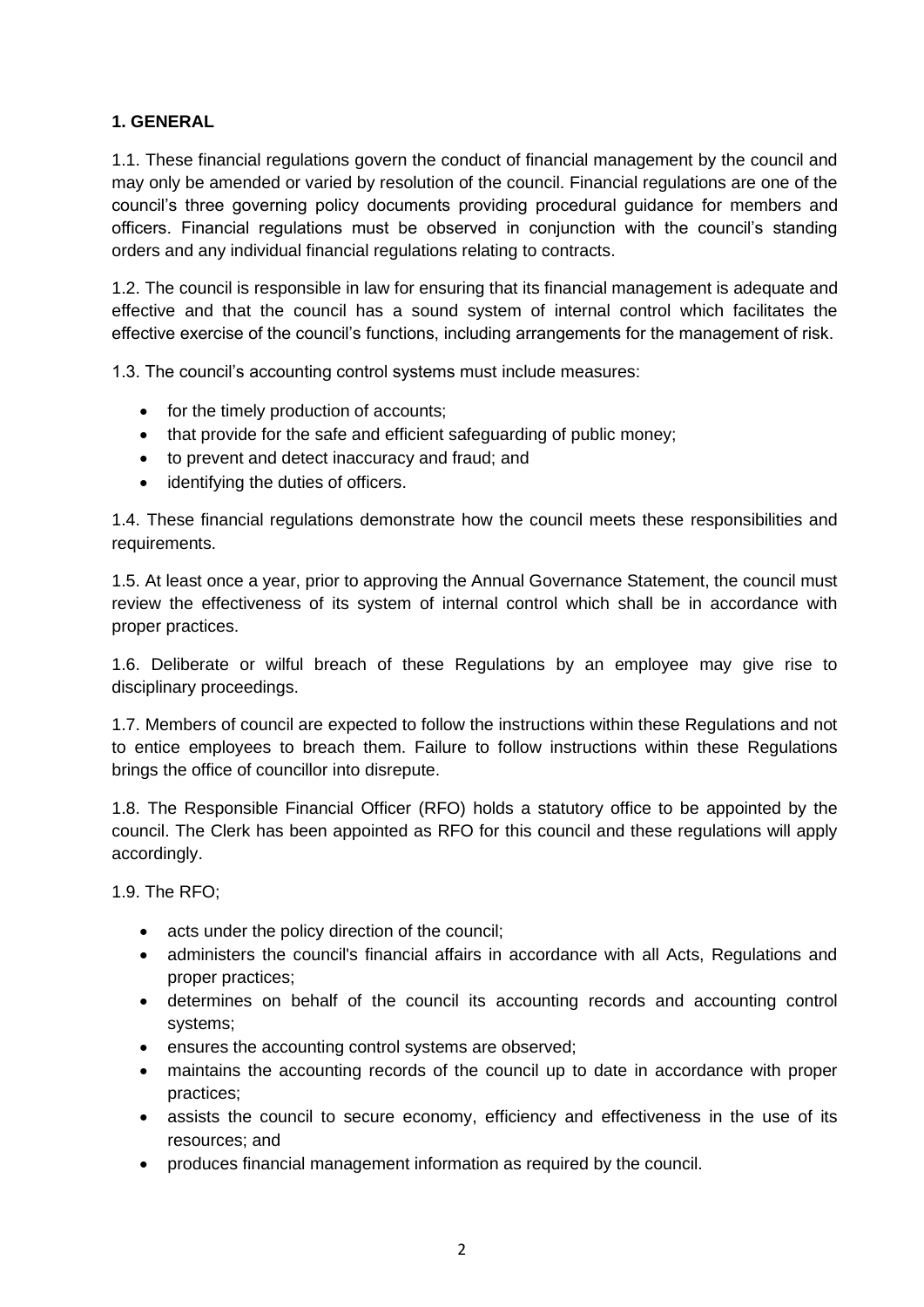1.10. The accounting records determined by the RFO shall be sufficient to show and explain the council's transactions and to enable the RFO to ensure that any income and expenditure account and statement of balances, or record of receipts and payments and additional information, as the case may be, or management information prepared for the council from time to time comply with the Accounts and Audit Regulations.

1.11. The accounting records determined by the RFO shall in particular contain:

- entries from day to day of all sums of money received and expended by the council and the matters to which the income and expenditure or receipts and payments account relate;
- a record of the assets and liabilities of the council; and
- wherever relevant, a record of the council's income and expenditure in relation to claims made, or to be made, for any contribution, grant or subsidy.

1.12. The accounting control systems determined by the RFO shall include:

- procedures to ensure that the financial transactions of the council are recorded as soon as reasonably practicable and as accurately and reasonably as possible;
- procedures to enable the prevention and detection of inaccuracies and fraud and the ability to reconstruct any lost records;
- identification of the duties of officers dealing with financial transactions and division of responsibilities of those officers in relation to significant transactions;
- procedures to ensure that uncollectable amounts, including any bad debts are not submitted to the council for approval to be written off except with the approval of the RFO and that the approvals are shown in the accounting records; and
- measures to ensure that risk is properly managed.

1.13. The council is not empowered by these Regulations or otherwise to delegate certain specified decisions. In particular any decision regarding:

- setting the final budget or the precept (council tax requirement);
- approving accounting statements;
- approving an annual governance statement;
- borrowing;
- writing off bad debts:
- declaring eligibility for the General Power of Competence; and
- addressing recommendations in any report from the internal or external auditors, shall be a matter for the full council only.

1.14. In addition, the council must:

- determine and keep under regular review the bank mandate for all council bank accounts;
- approve any grant or a single commitment in excess of £5,000; and
- in respect of the annual salary for any employee have regard to recommendations about annual salaries of employees made by the relevant committee in accordance with its terms of reference.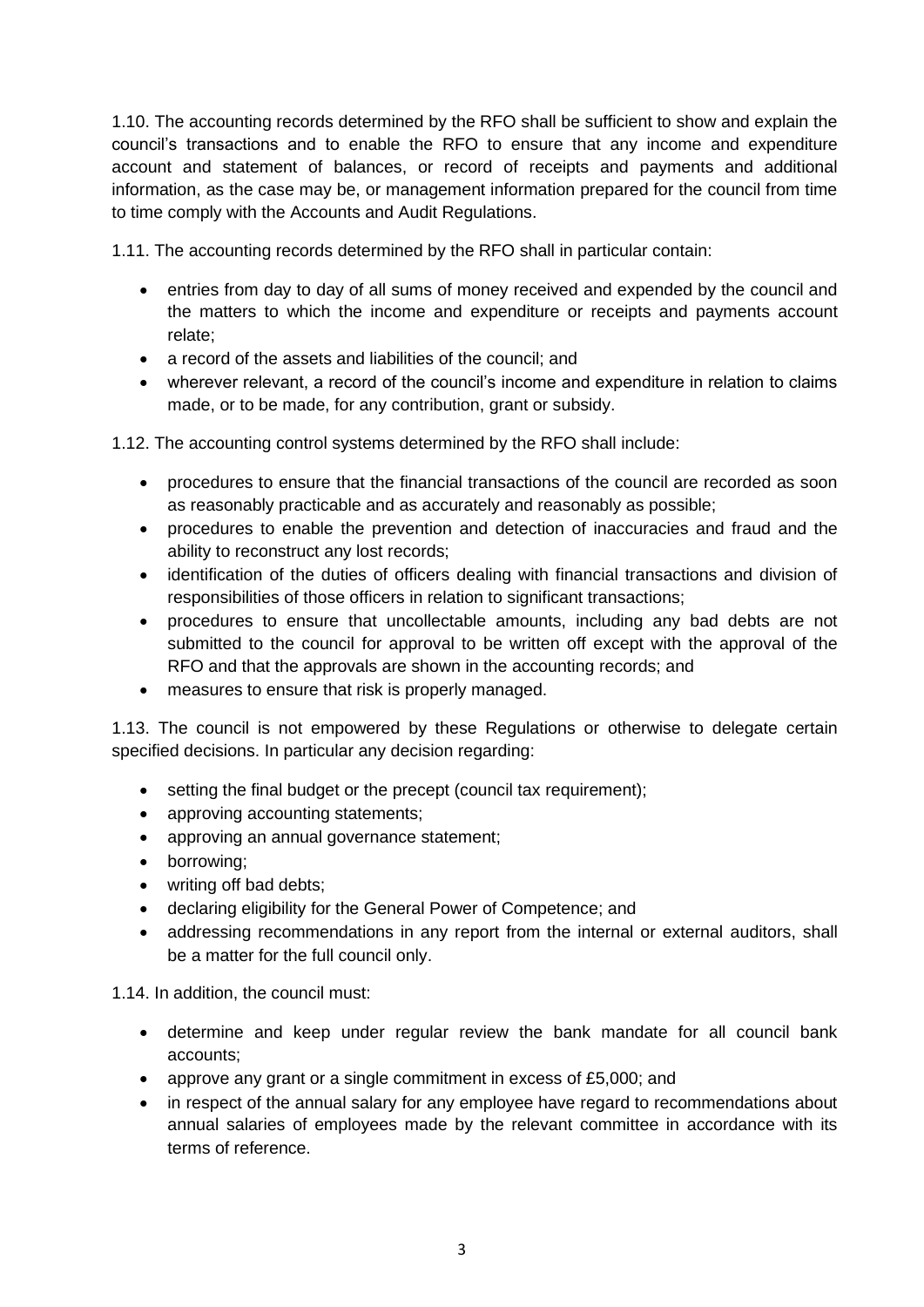1.15. In these financial regulations, references to the Accounts and Audit Regulations or 'the regulations' shall mean the regulations issued under the provisions of section 27 of the Audit Commission Act 1998, or any superseding legislation, and then in force unless otherwise specified.

In these financial regulations the term 'proper practice' or 'proper practices' shall refer to guidance issued in *Governance and Accountability for Local Councils - a Practitioners' Guide (England)* issued by the Joint Practitioners Advisory Group (JPAG), available from the websites of NALC and the Society for Local Council Clerks (SLCC).

# **2. ACCOUNTING AND AUDIT (INTERNAL AND EXTERNAL)**

2.1. All accounting procedures and financial records of the council shall be determined by the RFO in accordance with the Accounts and Audit Regulations, appropriate guidance and proper practices.

2.2. On a regular basis, at least once in each quarter, the council shall verify bank reconciliations (for all accounts) produced by the RFO and the agreement noted in the minutes.

2.3. The RFO shall complete the annual statement of accounts, annual report, and any related documents of the council contained in the Annual Return (as specified in proper practices) as soon as practicable after the end of the financial year and having certified the accounts shall submit them and report thereon to the council within the timescales set by the Accounts and Audit Regulations.

2.4. The council shall ensure that there is an adequate and effective system of internal audit of its accounting records, and of its system of internal control in accordance with proper practices. Any officer or member of the council shall make available such documents and records as appear to the council to be necessary for the purpose of the audit and shall, as directed by the council, supply the RFO, internal auditor, or external auditor with such information and explanation as the council considers necessary for that purpose.

2.5. The internal auditor shall be appointed by and shall carry out the work in relation to internal controls required by the council in accordance with proper practices.

2.6. The internal auditor shall:

- be competent and independent of the financial operations of the council;
- report to council in writing, or in person, on a regular basis with a minimum of one annual written report during each financial year;
- to demonstrate competence, objectivity and independence, be free from any actual or perceived conflicts of interest, including those arising from family relationships; and
- has no involvement in the financial decision making, management or control of the council

2.7. Internal or external auditors may not under any circumstances:

- perform any operational duties for the council;
- initiate or approve accounting transactions; or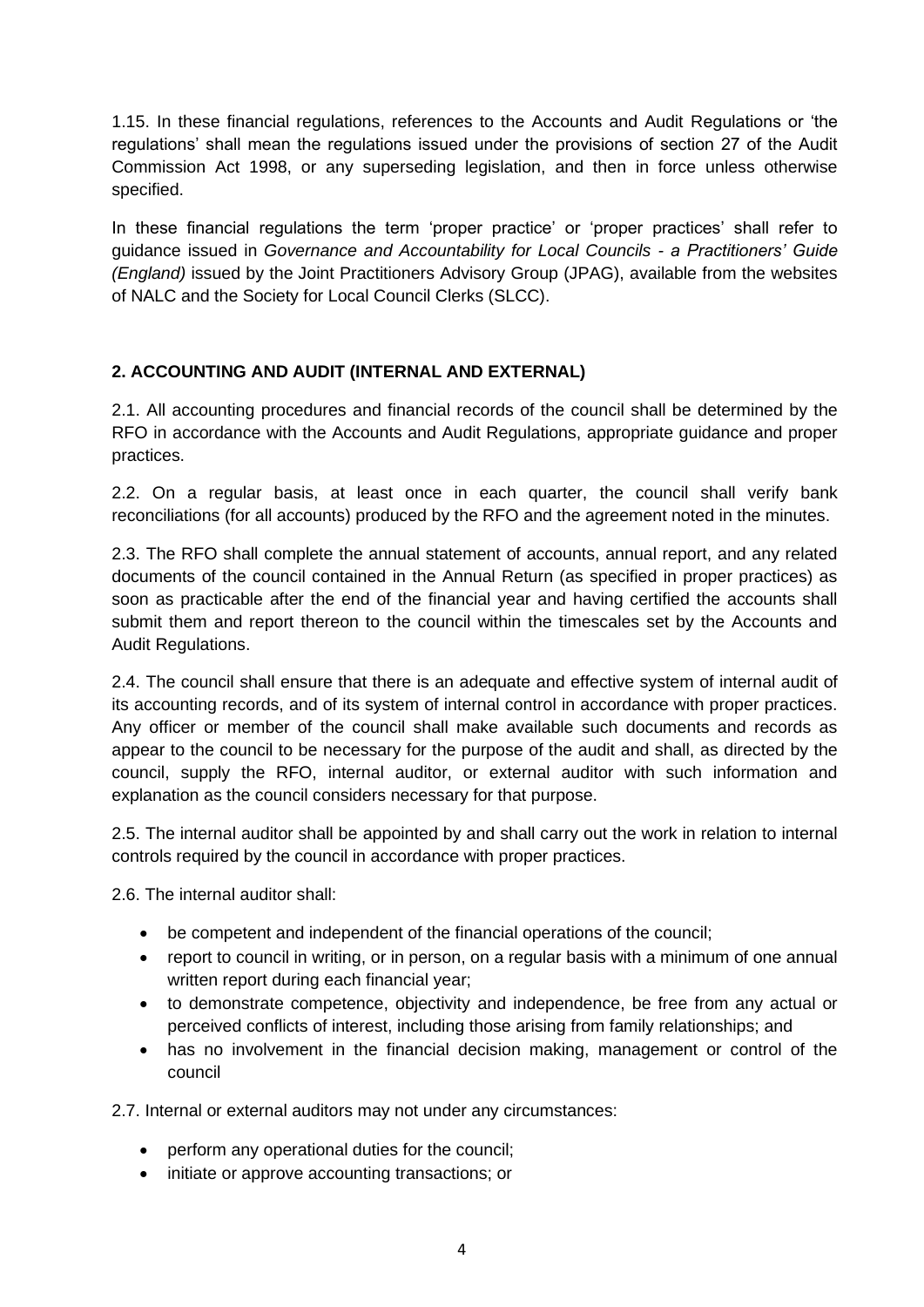• direct the activities of any council employee, except to the extent that such employees have been appropriately assigned to assist the internal auditor.

2.8. For the avoidance of doubt, in relation to internal audit the terms 'independent' and 'independence' shall have the same meaning as is described in proper practices.

2.9. The RFO shall make arrangements for the exercise of electors' rights in relation to the accounts including the opportunity to inspect the accounts, books, and vouchers and display or publish any notices and statements of account required by Audit Commission Act 1998, or any superseding legislation, and the Accounts and Audit Regulations.

2.10. The RFO shall, without undue delay, bring to the attention of all councillors any correspondence or report from internal or external auditors.

# **3. ANNUAL ESTIMATES (BUDGET) AND FORWARD PLANNING**

3.1. The RFO must each year, by no later than December, prepare detailed estimates of all receipts and payments including the use of reserves and all sources of funding for the following financial year in the form of a budget to be considered by the council.

3.2. The council shall consider annual budget proposals in relation to the council's three year forecast of revenue and capital receipts and payments including recommendations for the use of reserves and sources of funding and update the forecast accordingly.

3.3. The council shall fix the precept (council tax requirement), and relevant basic amount of council tax to be levied for the ensuing financial year not later than by the end of December each year. The RFO shall issue the precept to the billing authority and shall supply each member with a copy of the approved annual budget.

3.4. The approved annual budget shall form the basis of financial control for the ensuing year.

# **4. BUDGETARY CONTROL AND AUTHORITY TO SPEND**

4.1. Expenditure on revenue items may be authorised up to the amounts included for that class of expenditure in the approved budget. This authority is to be determined by:

- the council for all items over £5,000;
- a duly delegated committee of the council for items over £500; or
- the Clerk, in conjunction with Chairman of Council or Chairman of the appropriate committee, for any items below £500.

Such authority is to be evidenced by a minute or by an authorisation slip duly signed by the Clerk, and where necessary also by the appropriate Chairman.

Contracts may not be disaggregated to avoid controls imposed by these regulations.

4.2. No expenditure may be authorised that will exceed the amount provided in the revenue budget for that class of expenditure other than by resolution of the council, or duly delegated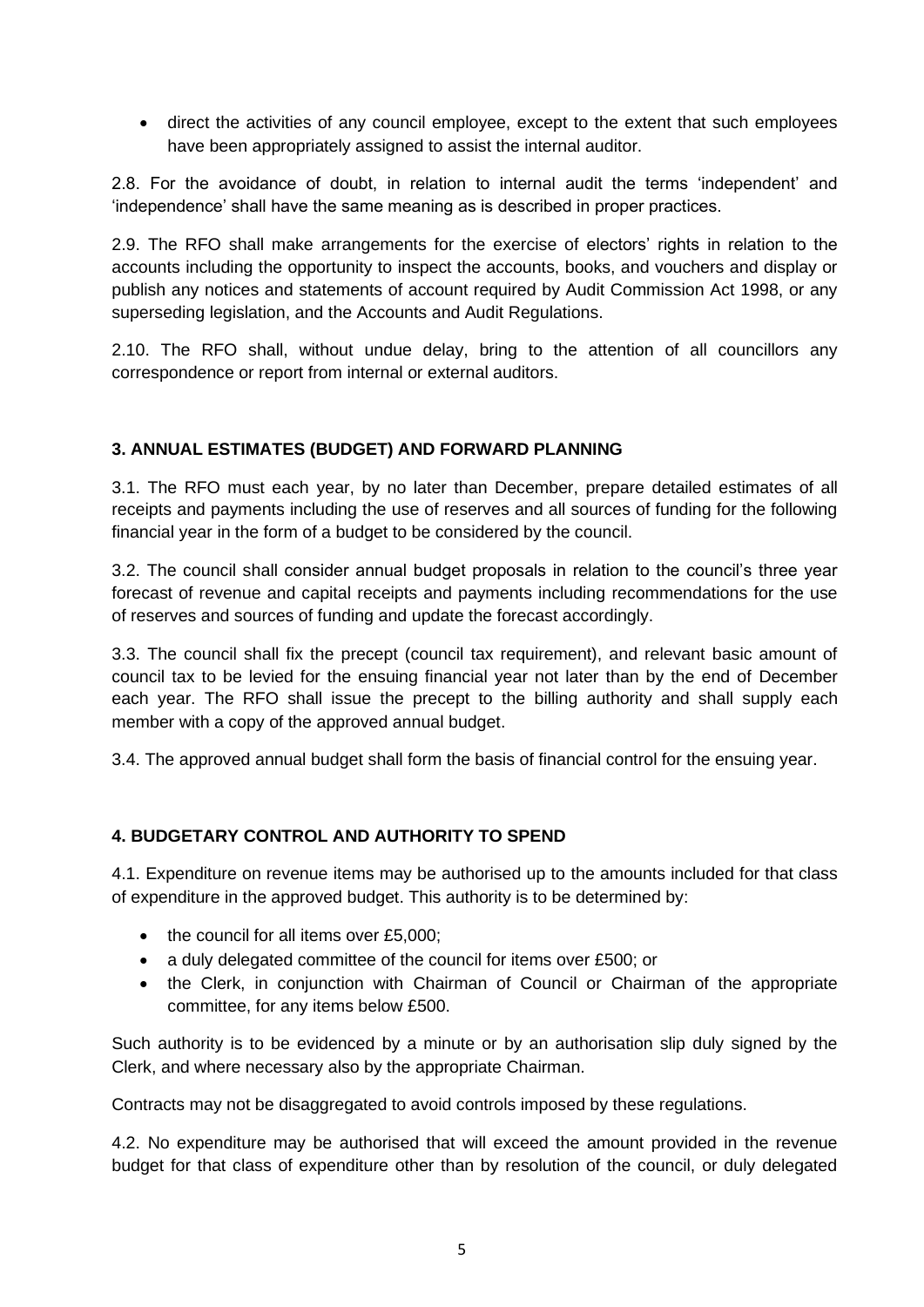committee. During the budget year and with the approval of council having considered fully the implications for public services, unspent and available amounts may be moved to other budget headings or to an earmarked reserve as appropriate ('virement').

4.3. Unspent provisions in the revenue or capital budgets for completed projects shall not be carried forward to a subsequent year.

4.4. The salary budgets are to be reviewed at least annually in May for the following financial year and such review shall be evidenced by a hard copy schedule signed by the Clerk and the Chairman of Council or relevant committee. The RFO will inform committees of any changes impacting on their budget requirement for the coming year in good time.

4.5. In cases of extreme risk to the delivery of council services, the clerk may authorise revenue expenditure on behalf of the council which in the clerk's judgement it is necessary to carry out. Such expenditure includes repair, replacement or other work, whether or not there is any budgetary provision for the expenditure, subject to a limit of £500. The Clerk shall report such action to the chairman as soon as possible and to the council as soon as practicable thereafter.

4.6. No expenditure shall be authorised in relation to any capital project and no contract entered into or tender accepted involving capital expenditure unless the council is satisfied that the necessary funds are available and the requisite borrowing approval has been obtained.

4.7. All capital works shall be administered in accordance with the council's standing orders and financial regulations relating to contracts.

4.8. The RFO shall regularly provide the council with a statement of receipts and payments to date under each head of the budgets, comparing actual expenditure to the appropriate date against that planned as shown in the budget. These statements are to be prepared at least at the end of each financial quarter and shall show explanations of material variances. For this purpose "material" shall be in excess of £100 or 15% of the budget.

4.9. Changes in earmarked reserves shall be approved by council as part of the budgetary control process.

# **5. BANKING ARRANGEMENTS AND AUTHORISATION OF PAYMENTS**

5.1. The council's banking arrangements, including the bank mandate, shall be made by the RFO and approved by the council; banking arrangements may not be delegated to a committee. They shall be regularly reviewed for safety and efficiency.

5.2. The RFO shall prepare a schedule of payments requiring authorisation, forming part of the Agenda for the Meeting and, together with the relevant invoices, present the schedule to council. The council shall review the schedule for compliance and, having satisfied itself shall authorise payment by a resolution of the council. A detailed list of all payments shall be disclosed within or as an attachment to the minutes of the meeting at which payment was authorised. Personal payments (including salaries, wages, expenses and any payment made in relation to the termination of a contract of employment) may be summarised to remove public access to any personal information.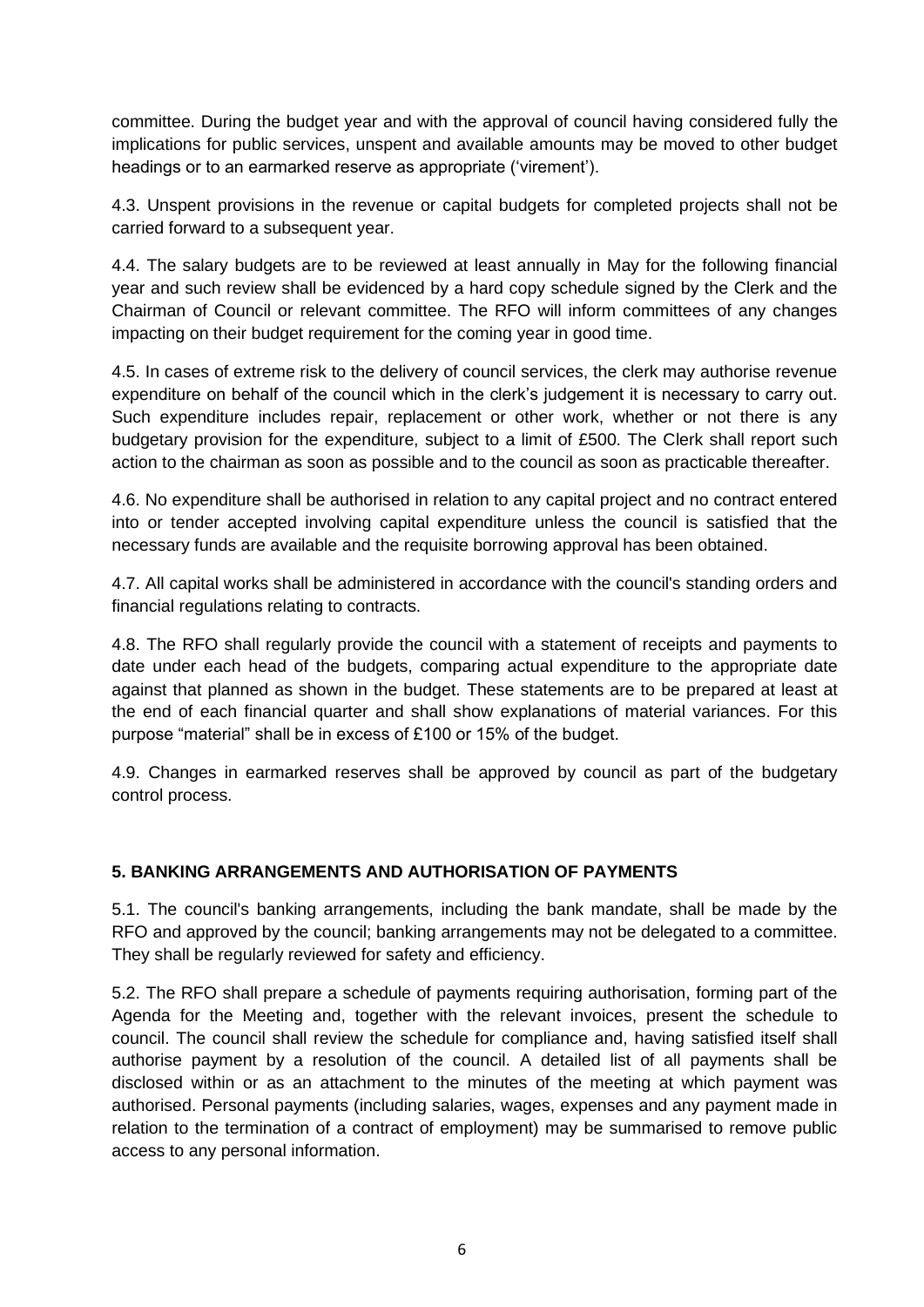5.3. All invoices for payment shall be examined, verified and certified by the RFO to confirm that the work, goods or services to which each invoice relates has been received, carried out, examined and represents expenditure previously approved by the council.

5.4. The RFO shall examine invoices for arithmetical accuracy and analyse them to the appropriate expenditure heading. The RFO shall take all steps to pay all invoices submitted, and which are in order, at the next available council meeting.

5.5. The Clerk and RFO shall have delegated authority to authorise the payment of items only in the following circumstances:

a) If a payment is necessary to avoid a charge to interest under the Late Payment of Commercial Debts (Interest) Act 1998, and the due date for payment is before the next scheduled Meeting of council, where the Clerk and RFO certify that there is no dispute or other reason to delay payment, provided that a list of such payments shall be submitted to the next appropriate meeting of council;

b) An expenditure item authorised under 5.6 below (continuing contracts and obligations) provided that a list of such payments shall be submitted to the next appropriate meeting of council; or

c) fund transfers within the councils banking arrangements up to the sum of £10,000, provided that a list of such payments shall be submitted to the next appropriate meeting of council.

5.6. For each financial year the Clerk and RFO shall draw up a list of due payments which arise on a regular basis as the result of a continuing contract, statutory duty, or obligation (such as but not exclusively) Salaries, PAYE and NI, Superannuation Fund and regular maintenance contracts and the like for which council may authorise payment for the year provided that the requirements of regulation 4.1 (Budgetary Controls) are adhered to, provided also that a list of such payments shall be submitted to the next appropriate meeting of council.

5.7. A record of regular payments made under 5.6 above shall be drawn up and be signed by two members on each and every occasion when payment is authorised - thus controlling the risk of duplicated payments being authorised and / or made.

5.8. In respect of grants a duly authorised committee shall approve expenditure within any limits set by council and in accordance with any policy statement approved by council. Any Revenue or Capital Grant in excess of £5,000 shall before payment, be subject to ratification by resolution of the council.

5.9. Members are subject to the Code of Conduct that has been adopted by the council and shall comply with the Code and Standing Orders when a decision to authorise or instruct payment is made in respect of a matter in which they have a disclosable pecuniary or other interest, unless a dispensation has been granted.

5.10. The council will aim to rotate the duties of members in these Regulations so that onerous duties are shared out as evenly as possible over time.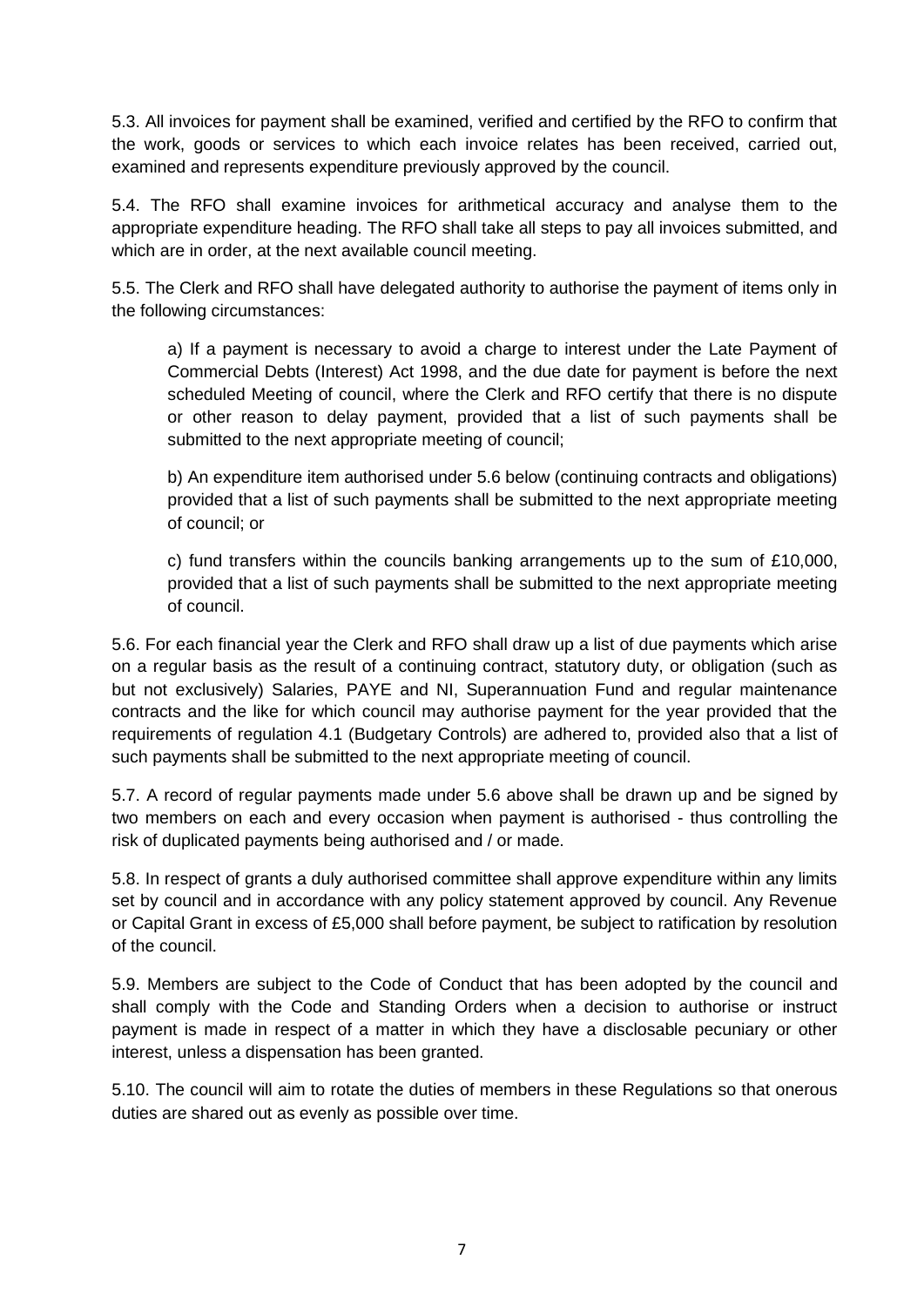### **6. INSTRUCTIONS FOR THE MAKING OF PAYMENTS**

6.1. The council will make safe and efficient arrangements for the making of its payments.

6.2. Following authorisation under Financial Regulation 5 above, the council, a duly delegated committee or, if so delegated, the Clerk or RFO shall give instruction that a payment shall be made.

6.3. All payments shall be affected by cheque or other instructions to the council's bankers, or otherwise, in accordance with a resolution of council.

6.4. Cheques or orders for payment drawn on the bank account in accordance with the schedule as presented to council shall be signed by two authorised signatories in accordance with a resolution instructing that payment. A bank signatory, having a connection by virtue of family or business relationships with the beneficiary of a payment, should not, under normal circumstances, be a signatory to the payment in question.

6.5. To indicate agreement of the details shown on the cheque or order for payment with the counterfoil and the invoice or similar documentation, the signatories shall each also initial the cheque counterfoil.

6.6. Cheques or orders for payment shall not normally be presented for signature other than at a council meeting (including immediately before or after such a meeting). Any signatures obtained away from such meetings shall be reported to the council at the next convenient meeting.

6.7. If thought appropriate by the council, payment for utility supplies (energy, telephone and water) and any National Non-Domestic Rates may be made by variable direct debit provided that the instructions are signed by two members and any payments are reported to council as made. The approval of the use of a variable direct debit shall be renewed by resolution of the council at least every two years and reviewed following an election.

6.8. If thought appropriate by the council, payment for certain items (principally salaries) may be made by banker's standing order provided that the instructions are signed, or otherwise evidenced by two members are retained and any payments are reported to council as made. The approval of the use of a banker's standing order shall be renewed by resolution of the council at least every two years and reviewed following an election.

6.9. If thought appropriate by the council, payment for certain items may be made by BACS or CHAPS methods provided that the instructions for each payment are signed, or otherwise evidenced, by two authorised bank signatories, are retained and any payments are reported to council as made. The approval of the use of BACS or CHAPS shall be renewed by resolution of the council at least every two years and reviewed following an election.

6.10. If thought appropriate by the council payment for certain items may be made by internet banking transfer provided evidence is retained showing which members approved the payment.

6.11. Where a computer requires use of a personal identification number (PIN) or other password(s), for access to the council's records on that computer, a note shall be made of the PIN and Passwords and shall be handed to and retained by the Chairman of Council in a sealed dated envelope. This envelope may not be opened other than in the presence of two other councillors. After the envelope has been opened, in any circumstances, the PIN and / or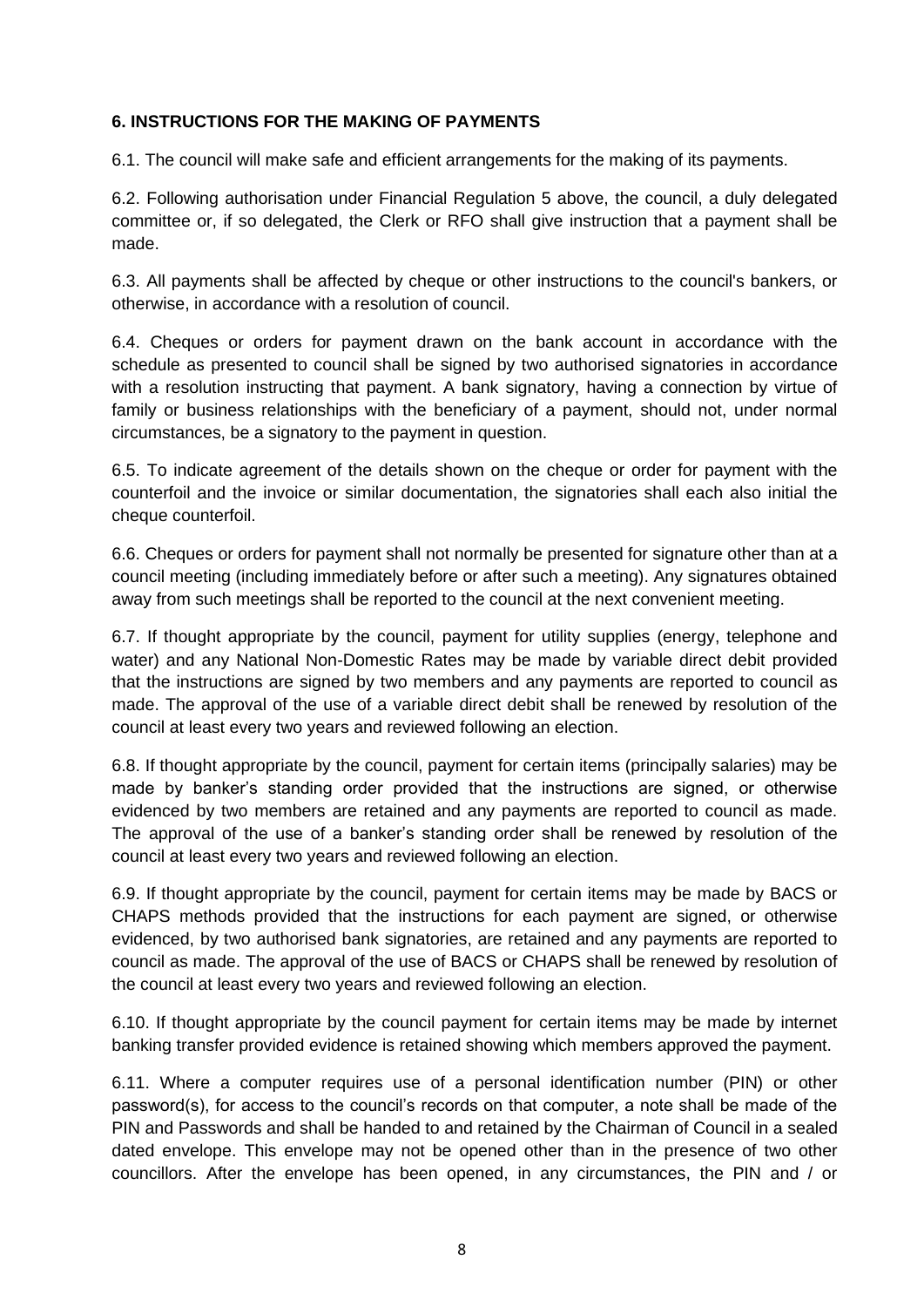passwords shall be changed as soon as practicable. The fact that the sealed envelope has been opened, in whatever circumstances, shall be reported to all members immediately and formally to the next available meeting of the council. This will not be required for a member's personal computer used only for remote authorisation of bank payments.

6.12. No employee or councillor shall disclose any PIN or password, relevant to the working of the council or its bank accounts, to any person not authorised in writing by the council or a duly delegated committee.

6.13. Regular back-up copies of the records on any computer shall be made and shall be stored securely away from the computer in question, and preferably off site.

6.14. The council, and any members using computers for the council's financial business, shall ensure that anti-virus, anti-spyware and firewall software with automatic updates, together with a high level of security, is used.

6.15. Where internet banking arrangements are made with any bank, the Clerk / RFO shall be appointed as the Service Administrator. The bank mandate approved by the council shall identify a number of councillors who will be authorised to approve transactions on those accounts. The bank mandate will state clearly the amounts of payments that can be instructed by the use of the Service Administrator alone, or by the Service Administrator with a stated number of approvals.

6.16. Access to any internet banking accounts will be directly to the access page (which may be saved under "favourites"), and not through a search engine or e-mail link. Remembered or saved passwords facilities must not be used on any computer used for council banking work. Breach of this Regulation will be treated as a very serious matter under these regulations.

6.17. Changes to account details for suppliers, which are used for internet banking may only be changed on written hard copy notification by the supplier and supported by hard copy authority for change signed by two authorised signatories. A programme of regular checks of standing data with suppliers will be followed.

6.18. Any Debit Card issued for use will be specifically restricted to the Clerk / RFO and will also be restricted to a single transaction maximum value of £500 unless authorised by council or finance committee in writing before any order is placed.

6.19. A pre-paid debit card may be issued to employees with varying limits. These limits will be set by the council. Transactions and purchases made will be reported to the council and authority for topping-up shall be at the discretion of the council.

6.20. Any corporate credit card or trade card account opened by the council will be specifically restricted to use by the Clerk / RFO and shall be subject to automatic payment in full at each month-end. Personal credit or debit cards of members or staff shall not be used under any circumstances.

6.21. The council will not maintain any form of cash float. All cash received must be banked intact. Any payments made in cash by the Clerk / RFO (for example for postage or minor stationery items) shall be refunded on a regular basis, at least quarterly.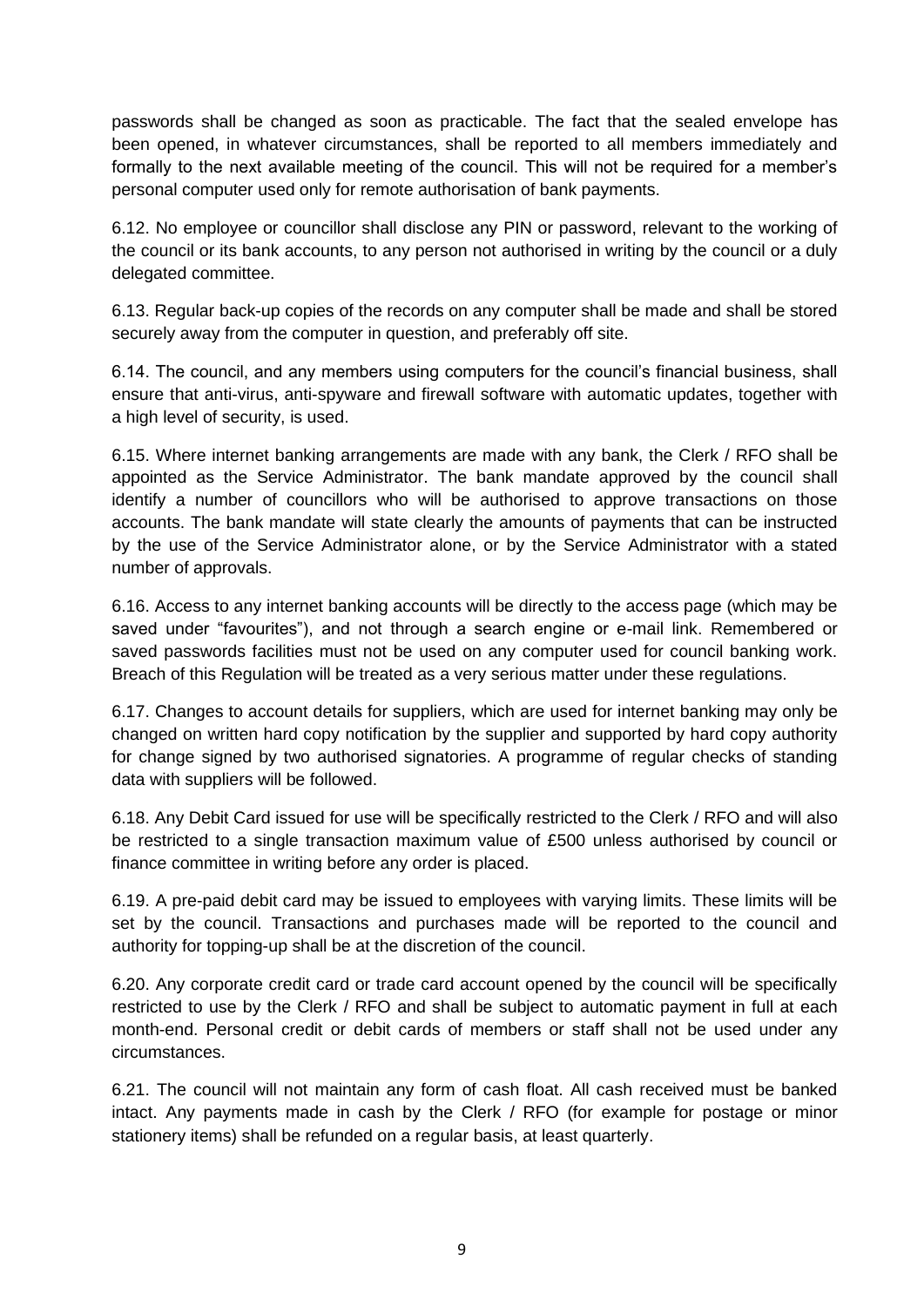# **7. PAYMENT OF SALARIES**

7.1. As an employer, the council shall make arrangements to meet fully the statutory requirements placed on all employers by PAYE and National Insurance legislation. The payment of all salaries shall be made in accordance with payroll records and the rules of PAYE and National Insurance currently operating, and salary rates shall be as agreed by council, or duly delegated committee.

7.2. Payment of salaries and payment of deductions from salary such as may be required to be made for tax, national insurance and pension contributions, or similar statutory or discretionary deductions must be made in accordance with the payroll records and on the appropriate dates stipulated in employment contracts, provided that each payment is reported to the next available council meeting, as set out in these regulations above.

7.3. No changes shall be made to any employee's pay, emoluments, or terms and conditions of employment without the prior consent of the council.

7.4. Each and every payment to employees of net salary and to the appropriate creditor of the statutory and discretionary deductions shall be recorded in a separate confidential record (confidential cash book). This confidential record is not open to inspection or review (under the Freedom of Information Act 2000 or otherwise) other than:

- a) by any councillor who can demonstrate a need to know;
- b) by the internal auditor;
- c) by the external auditor; or

d) by any person authorised under Audit Commission Act 1998, or any superseding legislation.

7.5. The total of such payments in each calendar month shall be reported with all other payments as made as may be required under these Financial Regulations, to ensure that only payments due for the period have actually been paid.

7.6. An effective system of personal performance management should be maintained for the senior officers.

7.7. Any termination payments shall be supported by a clear business case and reported to the council. Termination payments shall only be authorised by council.

7.8. Before employing interim staff, the council must consider a full business case.

#### **8. LOANS AND INVESTMENTS**

8.1. All borrowings shall be affected in the name of the council, after obtaining any necessary borrowing approval. Any application for borrowing approval shall be approved by Council as to terms and purpose. The application for borrowing approval, and subsequent arrangements for the loan shall only be approved by full council.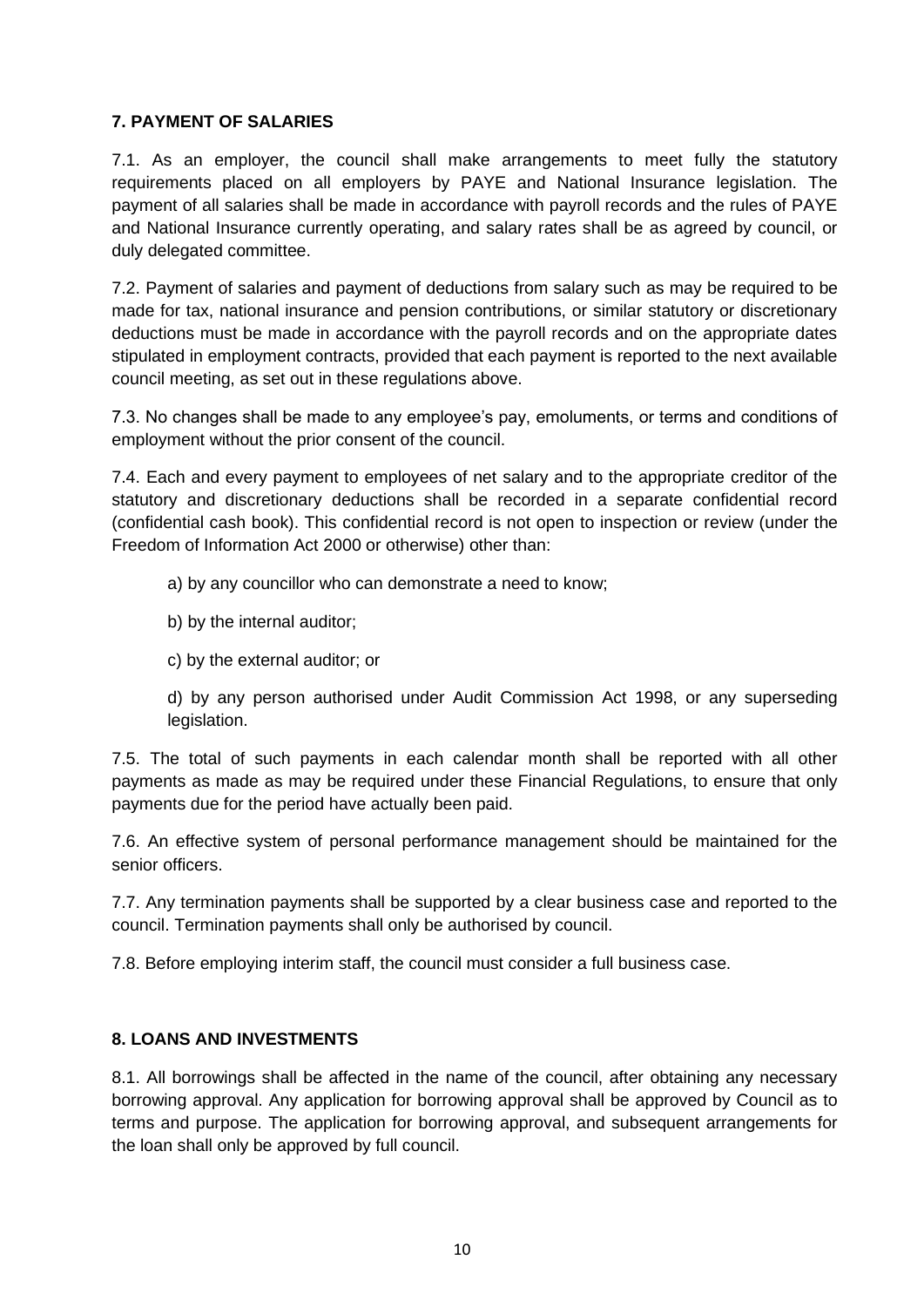8.2. Any financial arrangement which does not require formal borrowing approval from the Secretary of State/Welsh Assembly Government (such as Hire Purchase or Leasing of tangible assets) shall be subject to approval by the full council. In each case a report in writing shall be provided to council in respect of value for money for the proposed transaction.

8.3. The council will arrange with the council's banks and investment providers for the sending of a copy of each statement of account to the Chairman of the council at the same time as one is issued to the Clerk / RFO.

8.4. All loans and investments shall be negotiated in the name of the council and shall be for a set period in accordance with council policy.

8.5. The council shall consider the need for an Investment Strategy and Policy which, if drawn up, shall be in accordance with relevant regulations, proper practices and guidance. Any Strategy and Policy shall be reviewed by the council at least annually.

8.6. All investments of money under the control of the council shall be in the name of the council.

8.7. All investment certificates and other documents relating thereto shall be retained in the custody of the RFO.

8.8. Payments in respect of short term or long-term investments, including transfers between bank accounts held in the same bank, or branch, shall be made in accordance with Regulation 5 (Authorisation of payments) and Regulation 6 (Instructions for payments).

# **9. INCOME**

9.1. The collection of all sums due to the council shall be the responsibility of and under the supervision of the RFO.

9.2. Particulars of all charges to be made for work done, services rendered or goods supplied shall be agreed annually by the council, notified to the RFO and the RFO shall be responsible for the collection of all accounts due to the council.

9.3. The council will review all fees and charges at least annually, following a report of the Clerk.

9.4. Any sums found to be irrecoverable and any bad debts shall be reported to the council and shall be written off in the year.

9.5. All sums received on behalf of the council shall be banked intact as directed by the RFO. In all cases, all receipts shall be deposited with the council's bankers with such frequency as the RFO considers necessary.

9.6. The origin of each receipt shall be entered on the paying-in slip.

9.7. Personal cheques shall not be cashed out of money held on behalf of the council.

9.8. The RFO shall promptly complete any VAT Return that is required. Any repayment claim due in accordance with VAT Act 1994 section 33 shall be made at least annually coinciding with the financial year end.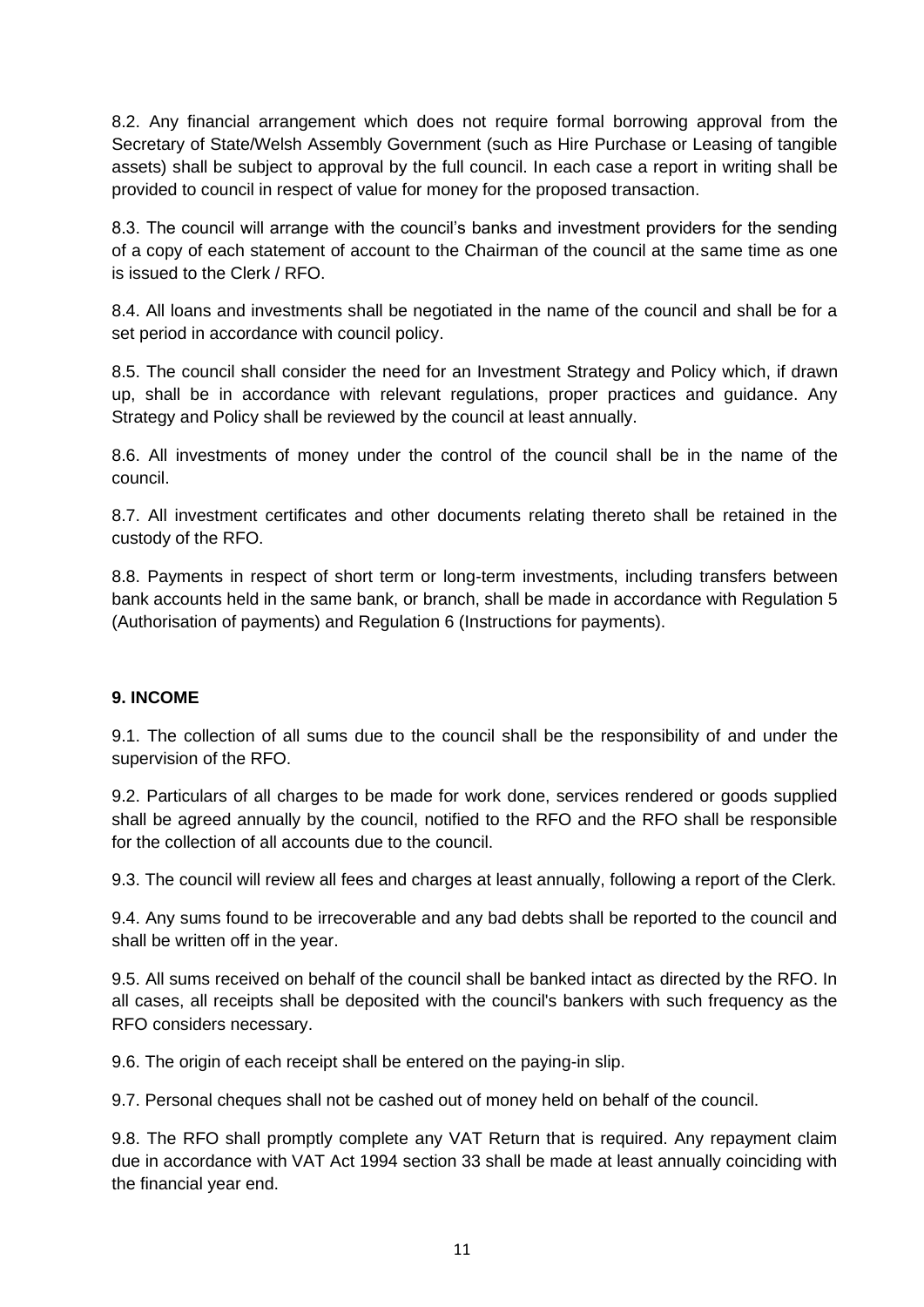9.9. Where any significant sums of cash are regularly received by the council, the RFO shall take such steps as are agreed by the council to ensure that more than one person is present when the cash is counted in the first instance, that there is a reconciliation to some form of control such as ticket issues, and that appropriate care is taken in the security and safety of individuals banking such cash.

## **10. ORDERS FOR WORK, GOODS AND SERVICES**

10.1. An official order or letter shall be issued for all work, goods and services unless a formal contract is to be prepared or an official order would be inappropriate. Copies of orders shall be retained.

10.2. Order books shall be controlled by the RFO.

10.3. All members and officers are responsible for obtaining value for money at all times. An officer issuing an official order shall ensure as far as reasonable and practicable that the best available terms are obtained in respect of each transaction, usually by obtaining three or more quotations or estimates from appropriate suppliers, subject to any de minimis provisions in Regulation 11.1 below.

10.4. A member may not issue an official order or make any contract on behalf of the council.

10.5. The RFO shall verify the lawful nature of any proposed purchase before the issue of any order, and in the case of new or infrequent purchases or payments, the RFO shall ensure that the statutory authority shall be reported to the meeting at which the order is approved so that the minutes can record the power being used.

#### **11. CONTRACTS**

11.1. Procedures as to contracts are laid down as follows:

a) Every contract shall comply with these financial regulations, and no exceptions shall be made otherwise than in an emergency provided that this regulation need not apply to contracts which relate to items (i) to (vi) below:

i. for the supply of gas, electricity, water, sewerage and telephone services;

ii. for specialist services such as are provided by legal professionals acting in disputes;

iii. for work to be executed or goods or materials to be supplied which consist of repairs to or parts for existing machinery or equipment or plant;

iv. for work to be executed or goods or materials to be supplied which constitute an extension of an existing contract by the council;

v. for additional audit work of the external auditor up to an estimated value of £500 (in excess of this sum the Clerk and RFO shall act after consultation with the Chairman and Vice Chairman of council); and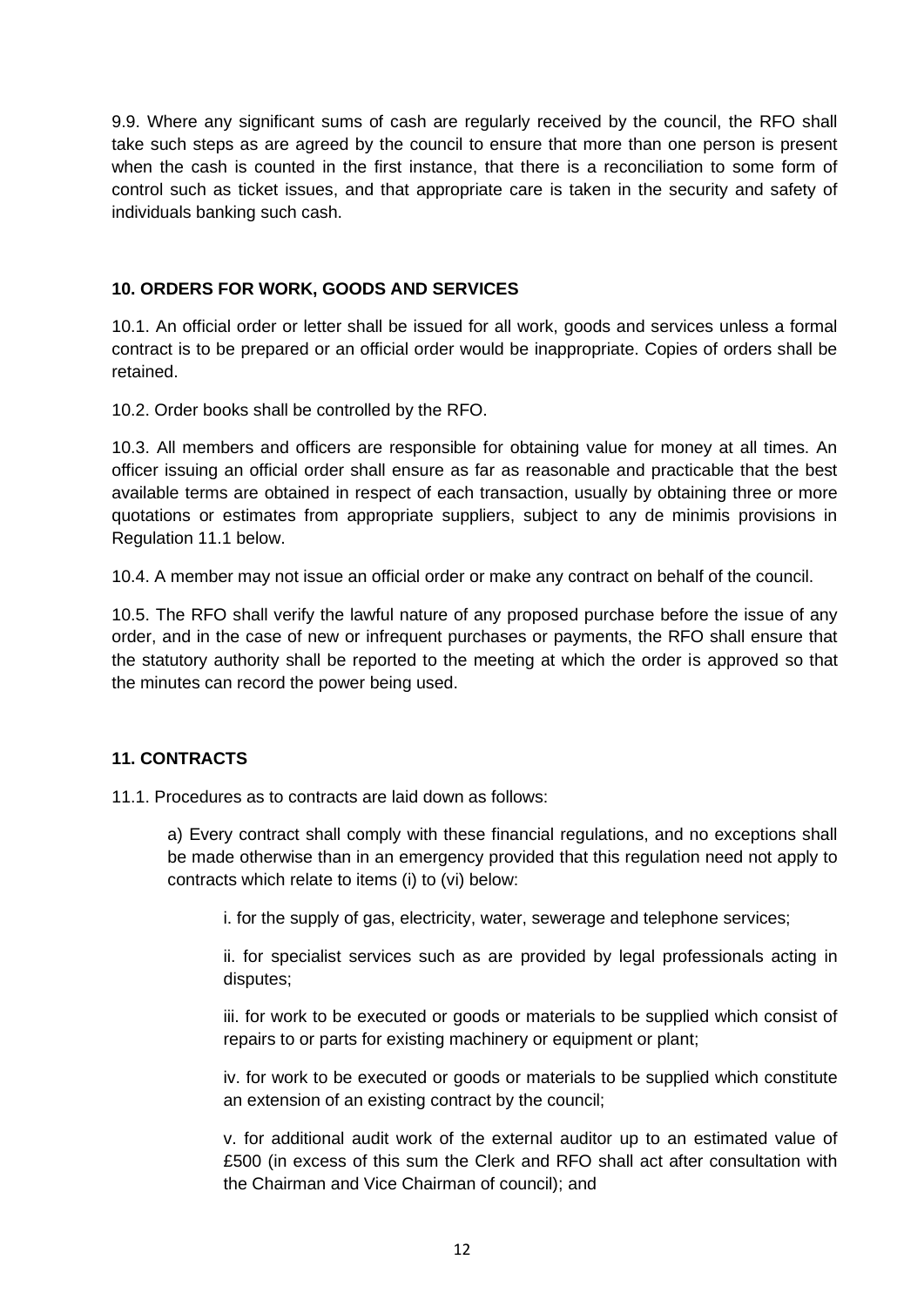vi. for goods or materials proposed to be purchased which are proprietary articles and / or are only sold at a fixed price.

b) Where the council intends to procure or award a public supply contract, public service contract or public works contract as defined by The Public Contracts Regulations 2015 ("the Regulations") which is valued at £25,000 or more, the council shall comply with the relevant requirements of the Regulations<sup>1</sup>.

c) The full requirements of The Regulations, as applicable, shall be followed in respect of the tendering and award of a public supply contract, public service contract or public works contract which exceed thresholds in The Regulations set by the Public Contracts Directive 2014/24/EU (which may change from time to time)<sup>2</sup>.

d) When applications are made to waive financial regulations relating to contracts to enable a price to be negotiated without competition the reason shall be embodied in a recommendation to the council.

e) Such invitation to tender shall state the general nature of the intended contract and the Clerk shall obtain the necessary technical assistance to prepare a specification in appropriate cases. The invitation shall in addition state that tenders must be addressed to the Clerk in the ordinary course of post. Each tendering firm shall be supplied with a specifically marked envelope in which the tender is to be sealed and remain sealed until the prescribed date for opening tenders for that contract.

f) All sealed tenders shall be opened at the same time on the prescribed date by the Clerk in the presence of at least one member of council.

g) Any invitation to tender issued under this regulation shall be subject to Standing Orders and shall refer to the terms of the Bribery Act 2010.

h) When it is to enter into a contract of less than £25,000 in value for the supply of goods or materials or for the execution of works or specialist services other than such goods, materials, works or specialist services as are excepted as set out in paragraph (a) the Clerk or RFO shall obtain 3 quotations (priced descriptions of the proposed supply); where the value is below £3,000 and above £100 the Clerk or RFO shall strive to obtain 3 estimates. Otherwise, Regulation 10.3 above shall apply.

i) The council shall not be obliged to accept the lowest of any tender, quote or estimate.

j) Should it occur that the council, or duly delegated committee, does not accept any tender, quote or estimate, the work is not allocated and the council requires further pricing, provided that the specification does not change, no person shall be permitted to submit a later tender, estimate or quote who was present when the original decisionmaking process was being undertaken.

<sup>1</sup> The Regulations require councils to use the Contracts Finder website to advertise contract opportunities, set out the procedures to be followed in awarding new contracts and to publicise the award of new contracts

 $2$  Thresholds currently applicable are:

a) For public supply and public service contracts 209,000 Euros (£181,302)

b) For public works contracts 5,225,000 Euros (£4,551,413)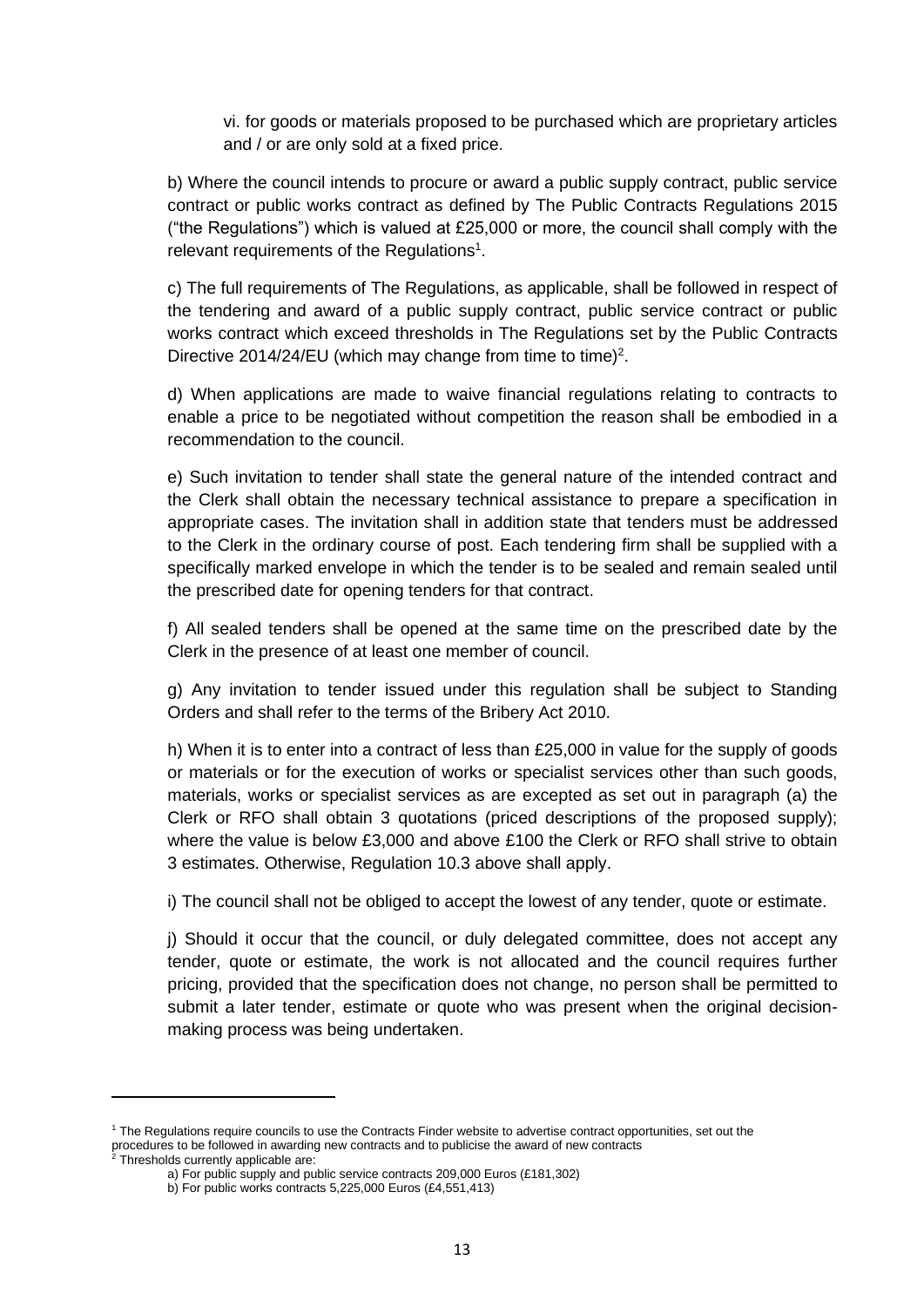## **12. ASSETS, PROPERTIES AND ESTATES**

12.1. The Clerk shall make appropriate arrangements for the custody of all title deeds and Land Registry Certificates of properties held by the council. The RFO shall ensure a record is maintained of all properties held by the council, recording the location, extent, plan, reference, purchase details, nature of the interest, tenancies granted, rents payable and purpose for which held in accordance with Accounts and Audit Regulations.

12.2. No tangible moveable property shall be purchased or otherwise acquired, sold, leased or otherwise disposed of, without the authority of the council, together with any other consents required by law, save where the estimated value of any one item of tangible movable property does not exceed £250.

12.3. No real property (interests in land) shall be sold, leased or otherwise disposed of without the authority of the council, together with any other consents required by law. In each case a report in writing shall be provided to council in respect of valuation and surveyed condition of the property (including matters such as planning permissions and covenants) together with a proper business case (including an adequate level of consultation with the electorate).

12.4. No real property (interests in land) shall be purchased or acquired without the authority of the full council. In each case a report in writing shall be provided to council in respect of valuation and surveyed condition of the property (including matters such as planning permissions and covenants) together with a proper business case (including an adequate level of consultation with the electorate).

12.5. Subject only to the limit set in Regulation 14.2 above, no tangible moveable property shall be purchased or acquired without the authority of the full council. In each case a report in writing shall be provided to council with a full business case.

12.6. The RFO shall ensure that an appropriate and accurate Register of Assets and Investments is kept up to date. The continued existence of tangible assets shown in the Register shall be verified at least annually, possibly in conjunction with a health and safety inspection of assets.

#### **13. INSURANCE**

13.1. Following the annual risk assessment (per Regulation 14), the RFO shall effect all insurances and negotiate all claims on the council's insurers.

13.2. The RFO shall keep a record of all insurances effected by the council and the property and risks covered thereby and annually review it.

13.3. The RFO shall be notified of any loss liability or damage or of any event likely to lead to a claim, and shall report these to council at the next available meeting.

13.4. All appropriate members and employees of the council shall be included in a suitable form of security or fidelity guarantee insurance which shall cover the maximum risk exposure as determined by the council.